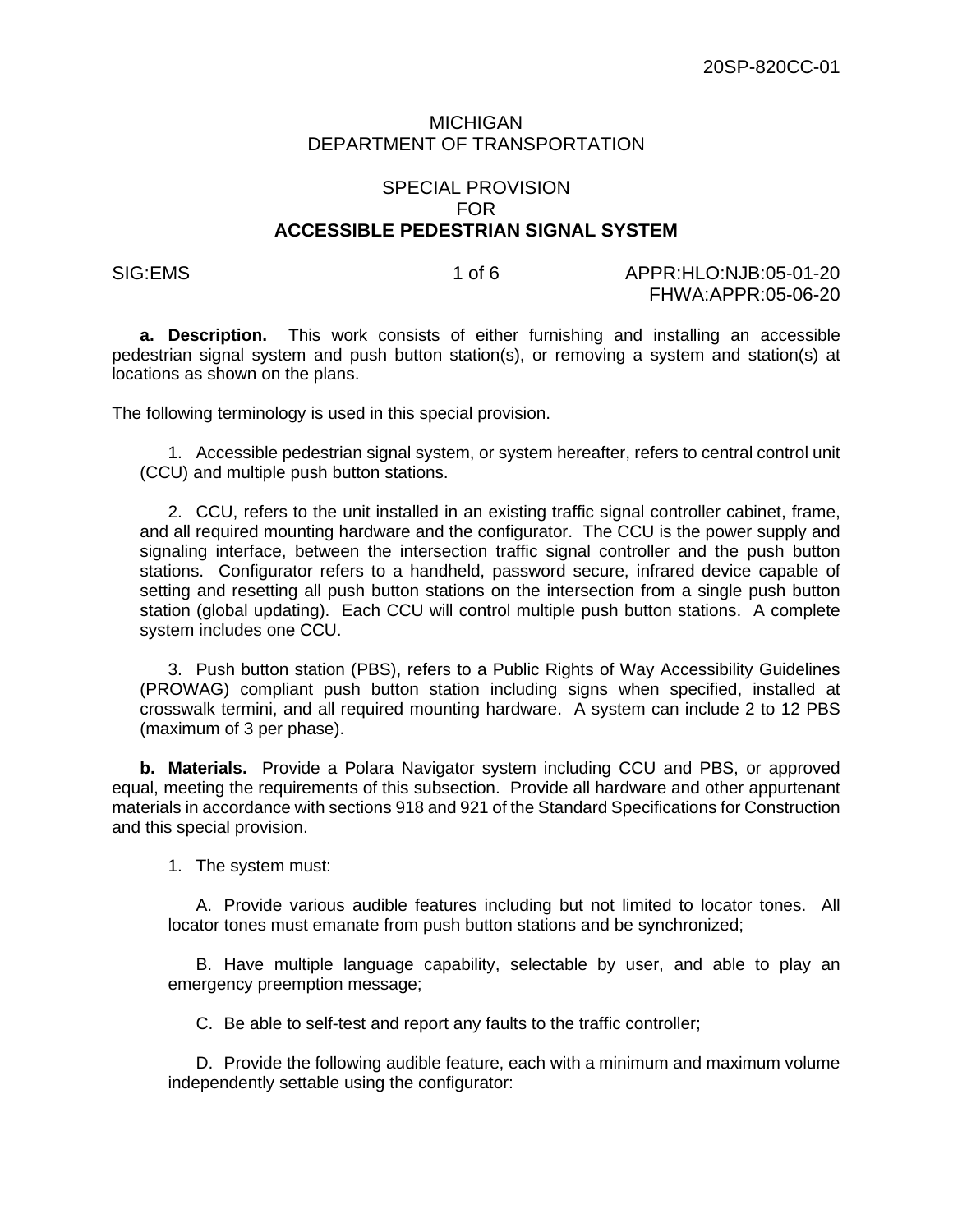(1) One locating tone;

(2) Five walk sound choices (field selectable);

(3) Three pedestrian - clearance sound choices (field selectable) one of which must be an audible countdown;

(4) Direction of travel (as standard feature with extended push); and

(5) Information message (custom feature with extended push).

E. Automatically adjust audible features to ambient noise levels over a 60 decibel (dB) range; and

F. Mute sounds on all crosswalks except the activated crosswalk (selectable feature).

2. The CCU must meet the following requirements:

A. Be compatible with solid-state pre-timed or actuated traffic signal control equipment and cabinet environments;

B. Be capable of controlling up to and including 12 PBSs and controlling up to and including 4 pedestrian phases;

C. Receive timing from the walk and don't walk signals;

D. Have additional advanced configurations available by using general purpose inputs and outputs;

E. Ensure full optical isolation of all inputs and outputs and include transient voltage protection as follows:

(1) General Purpose Inputs. 10 to 36 Volts (V) Alternating Current/Direct Current (AC/DC) peak with a 10 milli Ampere (mA) maximum.

(2) General Purpose Outputs and Pedestrian Outputs. 36V AC/DC peak, 0.3 Ampere (A) solid state fused contact closure.

(3) Fault Output. Normally open and closed relay contacts, 125V AC/DC, 1A maximum.

(4) Pedestrian Hand/Walking Person (Walk/Don't Walk) Inputs. 80-150V AC/DC, 5mA maximum.

(5) A, B, C, D PBS Power Outputs. Nominal 22V DC, short circuit protected, auto recovering.

(6) Environment Operation and Storage Range. -30 degrees Fahrenheit (F) to 165 degrees F (-35 degrees Celsius (C) to 74 degrees C), 0 to 100 percent Humidity, Non-condensing.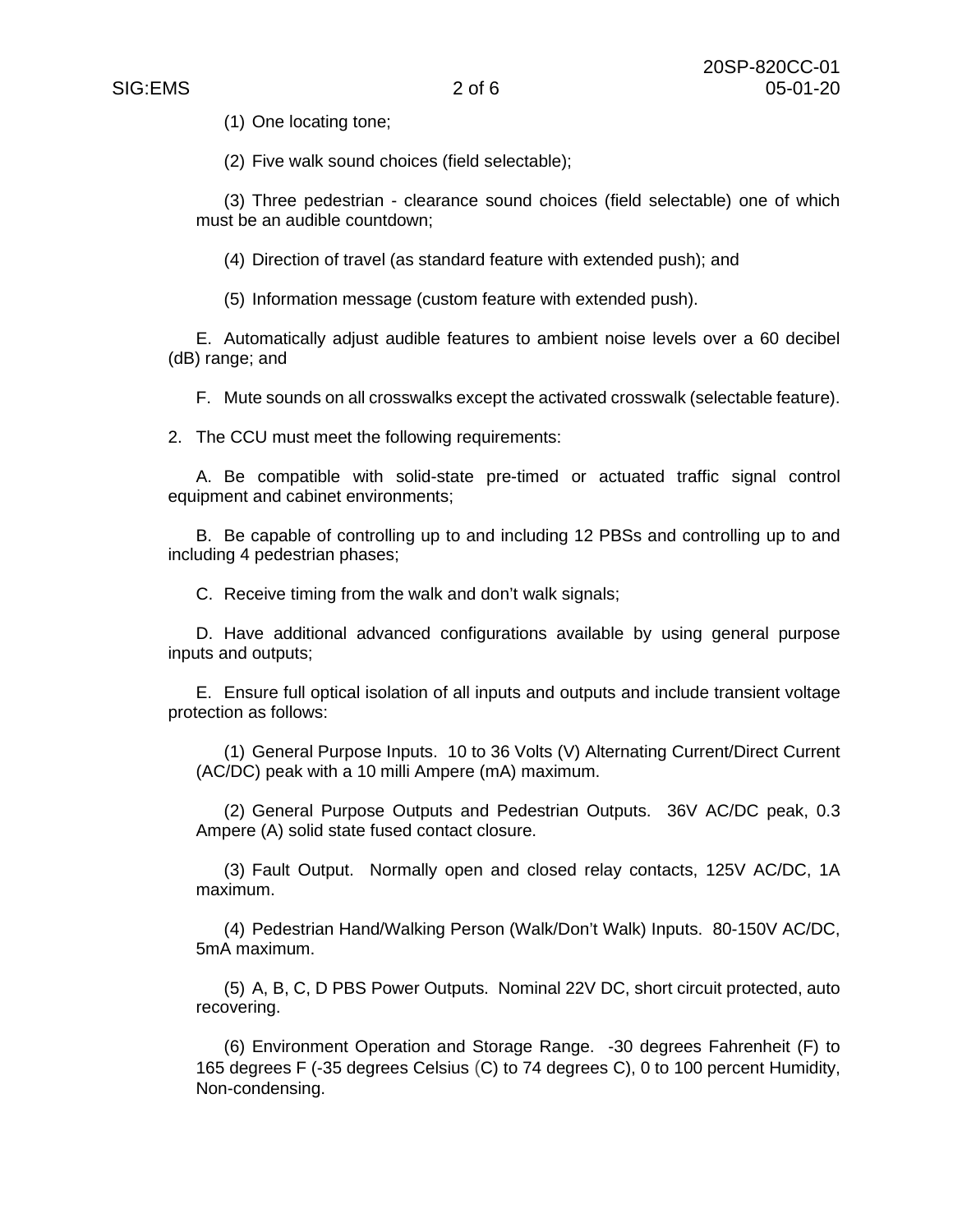(7) Line Power. 25 Watt (W) to 75W typical, 120W peak with 8 PBSs.

F. Include a 50-pin connector and cable that plugs into the CCU for termination to the traffic signal controller terminal facilities. Ensure the connector is a Positronic MD50F20Z0X or equivalent, provided with 20-24 gauge wire, which complies with the requirements of *UL 1061*.

3. The PBS must meet the following requirements:

A. Design each PBS in accordance with the following:

(1) Produce sounds emanating from the back of the unit via an 8 ohms 15W, weather-proof speaker protected by a vandal resistant screen;

(2) Require only two wires coming from the traffic control cabinet for each phase/crosswalk;

(3) Include push buttons which are audibly locatable and equipped with tactile arrows pointing in the same direction as the associated crosswalk;

(4) PROWAG compliant, cast aluminum, nickel plated, powder coated with raised tactile arrow on button;

(5) Include solid-state switch rated to 20 million activations (minimum); and

(6) Include a two inch button with a tactile raised directional arrow on the button that can be changed to one of four directions to coincide with the direction of travel of the associated crosswalk.

B. The PBS must include the following standard features:

(1) The arrow/button must vibrate during the walk period, following a button push;

(2) Confirm a button push via a "vibratactile" bounce and a red light emitting diode (LED), clearly visible in direct sunlight, which latches ON when the button is pushed;

(3) Indicate the direction of travel with extended button push;

(4) Transmit a standard locating tone, custom sound, or verbal countdown during pedestrian clearance;

(5) Ensure sounds automatically adjust to ambient over 60 dB range;

(6) Allow sounds to have minimum and maximum volume set independently;

(7) Synchronize all sounds;

(8) Extended button push can turn on, boost volumes, and/or mute all sounds except those on activated crosswalk; and

(9) Include message to clear the intersection when preemption is activated.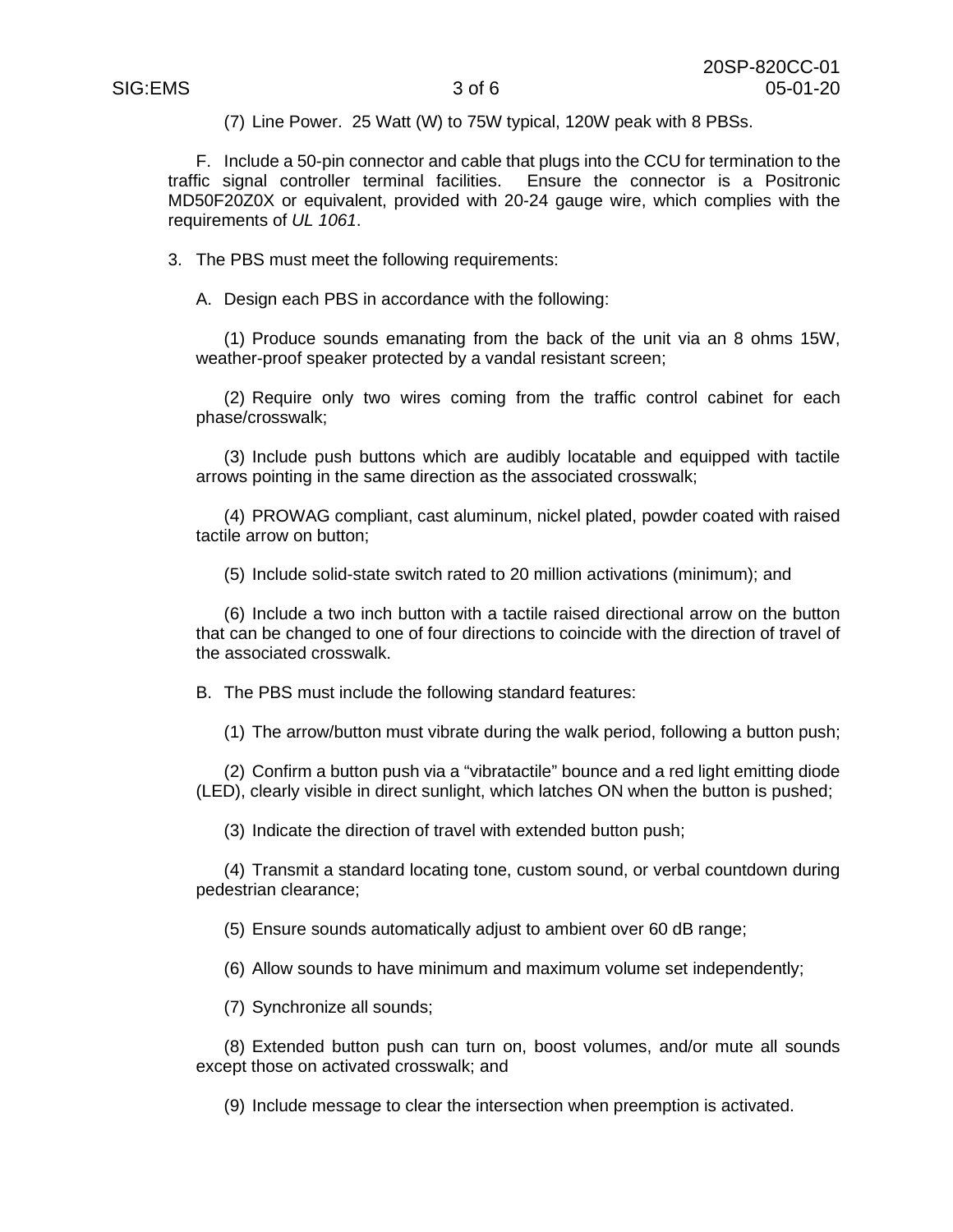C. Ensure the PBS is capable of custom message and sound options for the following features:

- (1) Custom locating tone;
- (2) Custom clearance sound;
- (3) Custom walk sounds/message;
- (4) Informational message;
- (5) Multiple languages (up to three, selected by user); and
- (6) Street name in Braille on the sign.
- D. Ensure the PBS is fabricated in accordance with the following:

(1) Available in three standard colors: Black, Green, and Yellow. The default color is yellow unless specified otherwise;

(2) Have an operational temperature range of -40 degrees F to 165 degrees F (- 40 degrees C to 60 degrees C);

- (3) Ensure the housing material is cast aluminum;
- (4) Chemically filmed and powder coated;
- (5) Face plate constructed of powder coated aluminum with ink marking; and

(6) Have pre-drilled mounting holes to hold a 9 inch by 12 inch, R10-3b, 3d, or 3e pedestrian sign.

E. PBS LED display operational requirements:

(1) Light when the button is pushed and remain lit until the next walk phase.

(2) Luminous intensity greater than 1200 maximum continuous discharge (mcd), sunlight visible, ultra bright red, with a 160 degree viewing angle.

F. PBS audio operational requirements:

(1) Audio amplifier power output of 10W Root Mean Square (RMS) into 8 ohms.

(2) Volume control automatic adjustment range of 28dB (maximum).

(3) Microphone ambient noise frequency range of approximately 170 Hertz (Hz) to 2.3 Kilo Hertz (kHz).

(4) Button tone provides a brief "tick" to confirm each button push.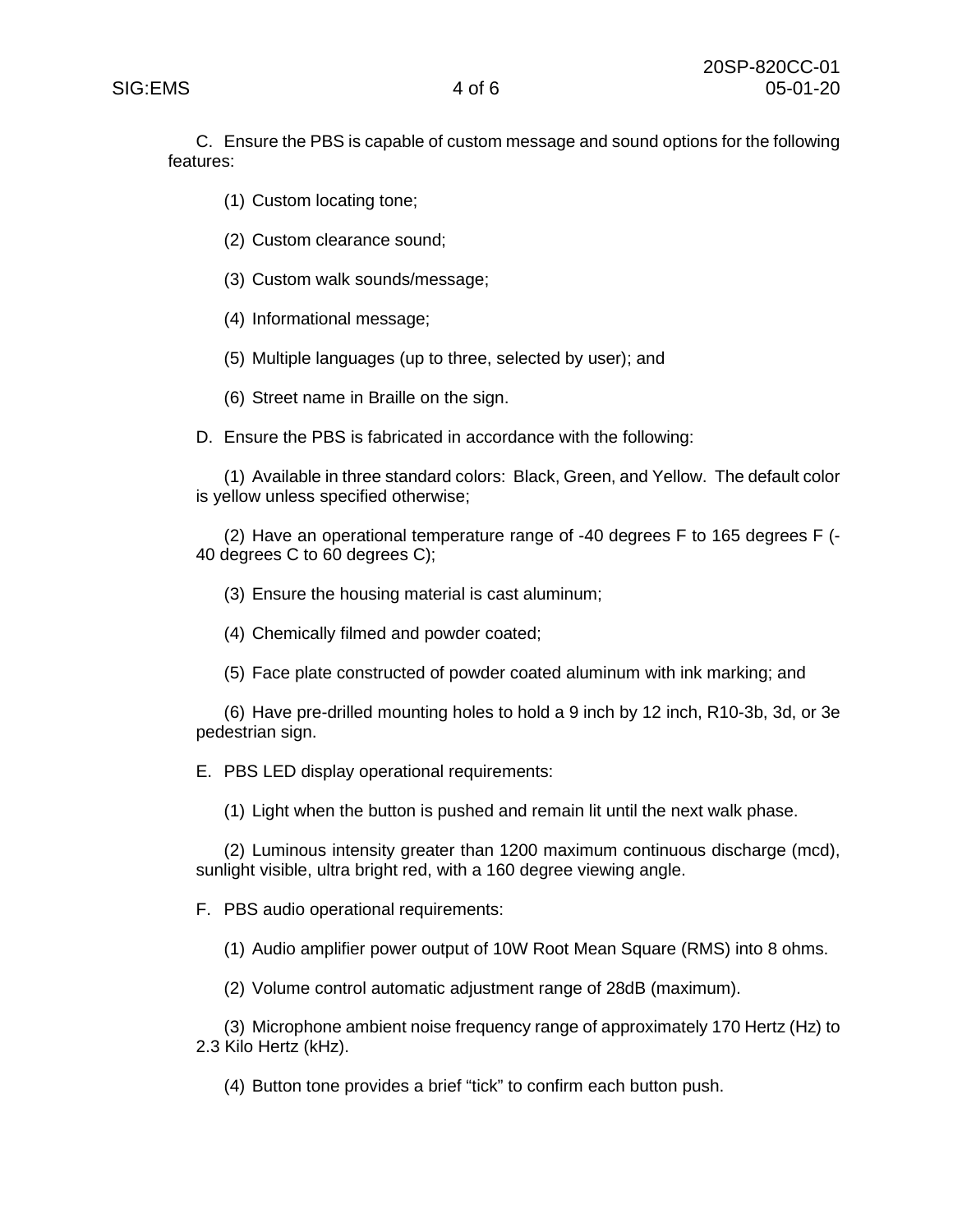(5) Audible locating tone operates during the pedestrian-clearance and don't walk interval at an 880Hz plus harmonic, 0.1 second duration, 1 second interval.

(6) Audible "chirp" operates only during walk intervals at 2700Hz to 1700Hz, 0.2 second duration, 1 second interval.

(7) Audible "cuckoo" operates only during walk intervals at 1250Hz to 1000Hz, 0.6 second duration, 1.8 second interval.

4. Ensure the configurator meets the following requirements:

A. Be a handheld, password protected, remote that configures the CCU or an individual PBS;

B. Communicate via infrared technology with the CCU and the PBS with an interactive operation to select various configuration options at the intersection(s), by standing adjacent to either the CCU or a PBS;

C. Feature a liquid crystal display (LCD) display, with two 16-character lines, with backlight and adjustable contrast;

D. Be powered by four AA 1.5V cell batteries, include a low battery warning, and have an auto or manual shut-off switch; and

E. Have an operating temperature range of 32 degrees F to 122 degrees F (0 degrees C to 50 degrees C).

5. Warranty. Provide a manufacturer's warranty, transferable to the MDOT, that the supplied materials will be free from all defects in materials and workmanship for a 2-year period from the date of shipment. Furnish the warranty and other applicable documents from the manufacturer, and a copy of the invoice showing date of shipment, to the Engineer at the time of delivery.

**c. Construction.** Complete this work in accordance with sections 819 and 820 of the Standard Specifications for Construction, typical signal construction details, and this special provision.

1. Furnish and Install. Furnish and install a system at an intersection as shown on the plans and in accordance with the *MMUTCD*. Ensure that the arrow on the PBS button(s) point in the direction of pedestrian travel for the associated crosswalk.

2. Remove. Remove an accessible pedestrian signal system or a push button station and store, as directed by the Engineer, or dispose of all removed materials.

A. Where removal of an accessible pedestrian signal system is specified on the plans, remove the CCU, hardware, cable, connectors, and other appurtenant material required to complete the work.

B. Where removal of a PBS is specified on the plans, remove the PBS, sign, associated assembly, hardware, cable, connectors, and other appurtenant material required to complete the work.